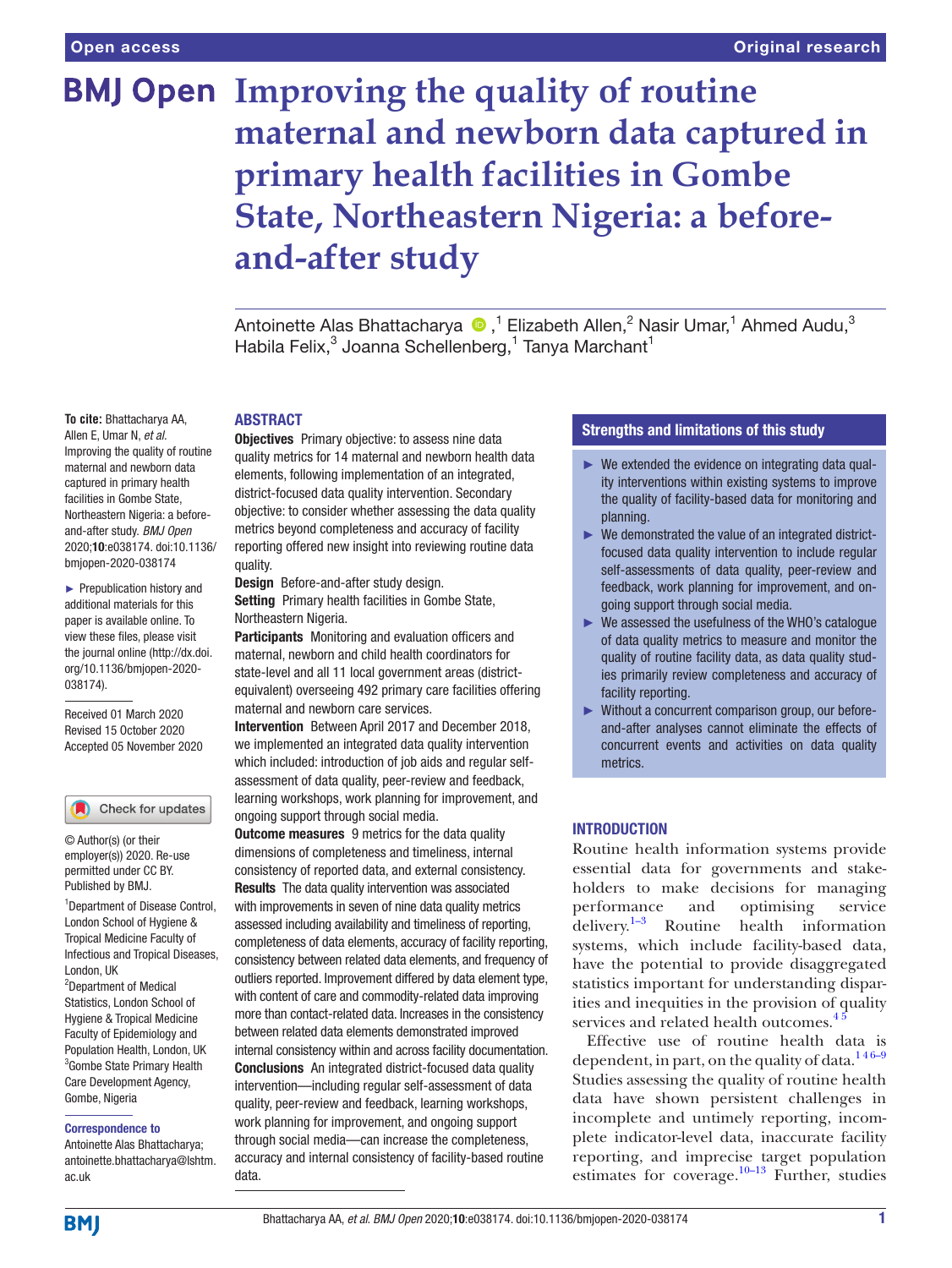have noted considerably poorer data quality at the facilitylevel than at district, state and national-levels, citing challenges in accurately capturing data as well as in tallying and summarising service data for monthly reporting. $14-16$ 

Improving the quality of routine data is a priority given the potential of routine data to contribute to effective programme monitoring and performance management. Efforts to improve the quality of routine data have included data quality checking with feedback as a low-resource and low-cost activity for strengthening data quality, particularly when implemented as a routine activity. Data quality checking with feedback have been shown to improve completeness, timeliness and accuracy of facility reporting[.4 6 7 10 17 18](#page-8-1) Knowledge transfer activities, such as mentoring, training or workshops, have offered an opportunity to receive additional skills building in data quality checking or data use. $6819-28$ Knowledge sharing activities such as data review meetings and dashboards have brought together different health system-levels or peers within a health system level and include understanding the relative performance of teams on service coverage indicators or on dimensions of data quality.<sup>6 8 20 22 29–31</sup> The introduction of technology, either software such as District Health Information Software V.2 (DHIS2) or a device to enhance data collection such as a tablet, has demonstrated improvements in completeness, timeliness and error detection. However, these technology-based initiatives often required supervision, monitoring and feedback to ensure errors were resolved and that data entered were accurate and consis-tent.<sup>[7 27 32 33](#page-8-5)</sup> Activities which aligned with user priorities and were integrated within existing government systems were perceived to be advantageous as well as more likely to be adopted and adapted. $20$ 

Within the context of routine health information systems, the WHO has characterised routine data quality into four broad dimensions: completeness and timeliness; internal consistency; external consistency and external comparisons. $34$  While the above-mentioned data quality interventions have demonstrated increases in completeness and accuracy of facility reporting,  $4683536$  there are few peer-reviewed studies that quantitatively assessed changes in data quality metrics beyond this.<sup>3937</sup>

In this study, our primary objective was to measure the changes in data quality metrics before and after the introduction of an integrated district-focused intervention in Northeastern Nigeria for routine facility data captured in primary health facilities. A secondary objective was to determine the extent to which expanding data quality metrics beyond completeness and accuracy of facility reporting offered new insight into reviewing data quality.

#### **METHODS**

#### Study design

This was a before-and-after study design for a data quality intervention in all 11 local government areas (LGA, district-equivalent) of Gombe State, Northeastern Nigeria. We present results for the state (n=492 facilities), comparing the 21-month period before the intervention, July 2015–March 2017, with the 21-month period after introducing the intervention, April 2017–December 2018.

#### Patient and public involvement

Patients or the public were not involved in the design, conduct, reporting or dissemination of the research described here.

#### Study setting

Gombe State is located in Northeastern Nigeria, a region with high maternal and newborn mortality at 1549 per 100 000 live births and 35 per 1000 live births, respectively.<sup>38 39</sup> With an estimated population of 2.9million, Gombe is predominantly rural and 35% of the women have some primary school education.<sup>40 41</sup> Most women access maternity care through public facilities. Seventy-two per cent of women reported at least one antenatal care visit during their last pregnancy and 28% gave birth in a health facility.<sup>3941</sup> In 2018, over 70% of facility deliv-eries took place in rural primary health facilities.<sup>[42](#page-9-4)</sup>

Under Nigeria's national policy of *Primary Health Care Under One Roof*, the Gombe State Primary Health Care Development Agency oversees the administration and service delivery for primary health facilities across 11 LGA; each LGA has 10–11 political wards (114 wards, total)[.43 44](#page-9-5) LGA monitoring and evaluation officers are responsible for community-level and facility-level data collection, validation and reporting to the state office. LGA maternal, neonatal and child health coordinators support the supervision and implementation of services for women and children.

During the intervention period, Gombe State had 492 primary health facilities providing antenatal and childbirth services. As in other states in Nigeria, Gombe facility staff generally completed 13 paper-based registers to document the services they provide (Nigeria health management information system, V.2013). Every month, a subset of data in these registers were tallied and summarised in a paper-based report and sent to the LGA health office to be entered into DHIS2.

#### Data quality intervention

The routine data quality intervention period spanned 21 months, from April 2017 through December 2018. Following a situational analysis and literature review, development of the intervention took place in consultation with the Gombe State Primary Health Care Development Agency. The design was predicated on three key issues. Interventions that include data quality assessments and feedback have demonstrated improvement in completeness, timeliness and consistency.  $4681920222326-28$ Monitoring and evaluation officers and programme coordinators in the state were expected to engage with data from facilities to support improvement of service delivery; however, their interactions were not optimally structured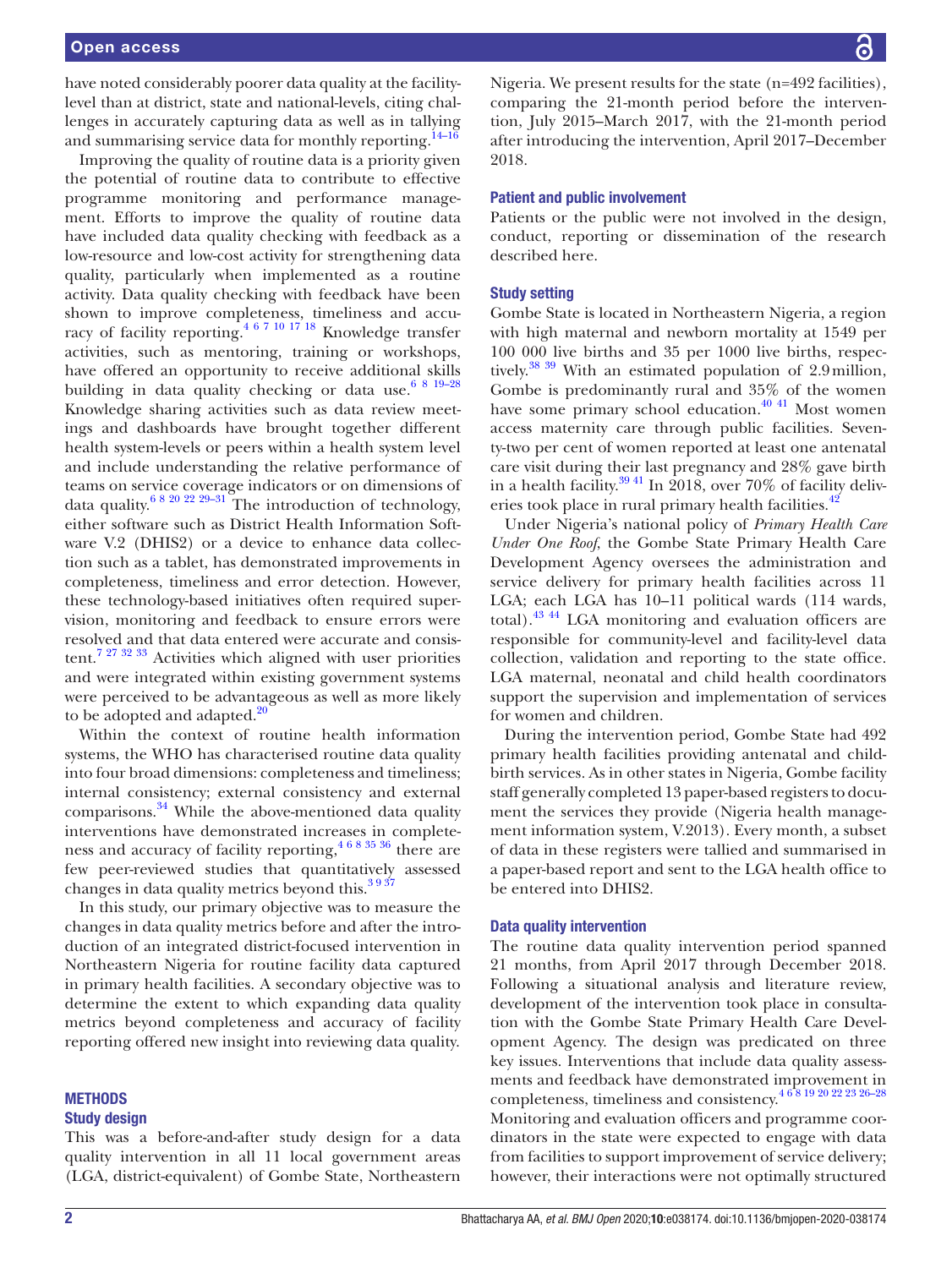to ensure efficient and complementary engagement with facility data. Further, the recent publication of the WHO data quality review toolkit in early 2017 provided clarity on assessing the data quality dimensions and metrics for facility data; however, the Gombe district staff required further support and job aids to administer the data quality reviews as recommended in the WHO guidance.<sup>45</sup>

Thus, the intervention emphasised the partnership between the LGA monitoring and evaluation officer and the LGA maternal, newborn and child health programme coordinator to underscore the link between the quality and use of routine data.<sup>[8](#page-8-8)</sup> The intervention was designed to facilitate existing LGA-level supervision responsibilities. It leveraged scheduling of ongoing activities to minimise cost, added job aids based on the WHO data quality review toolkit, and defined performance standards to provide structure to existing data quality checking duties and to target feedback to facilities.

The intervention included the following activities: (i) data quality learning workshops to present data quality selfassessment findings and develop work plans for improvement; (ii) defining data quality performance standards and milestones for completeness, timeliness and consistency; (iii) introduction of job aids to self-assess data quality according to the WHO data quality metrics; (iv) monthly state-level and LGA-level data quality summary reports; (v) intentional practice on providing constructive feedback to peers and low-performing facilities to promote a positive culture of data use and (vi) ongoing

engagement on data quality issues through governmentapproved communication channels, including the social media application WhatsApp.

Twenty-six main attendees participated in the workshops and ongoing communication in-between workshops. These included two participants from each of the 11 LGAs, a monitoring and evaluation officer and the maternal, newborn and child health programme coordinator. At the state-level, four officials participated: the director of the Gombe State Planning, Research, and Statistics Department, the state monitoring and evaluation officer, the state health management information systems officer, and the state maternal, newborn and child health coordinator.

Four data quality learning workshops took place every 6–9months. The 2-day workshops included the introduction of job aids and practical sessions to strengthen data quality checking skills, the presentation of the state's and each LGA's self-assessment of data quality, and the development of 6-month work plans to improve the quality of facility-based routine data. Using materials designed for postgraduate learning and teaching, there was intentional practice on how to provide constructive feedback to peers and facilities to promote a positive culture of information use[.46](#page-9-7)

At each workshop, a major theme emerged during the work planning sessions [\(figure](#page-2-0) 1). For example, at the first workshop, participants were concerned with inconsistencies observed between the paper-based facility

| Workshop 1                                                                                                                                                                                                                                                                                                                                                                                                                                                                                                                                           | Workshop 2                                                                                                                                                                                                                                                                                                                                                                                                                                                                                                                                                 | Workshop 3                                                                                                                                                                                                                                                                                                                                                                                                                                                                                                                                                                                                                                                                                                                                                                      | Workshop 4                                                                                                                                                                                                                                                                                                                                                                                                                                                                                                                                                                                                                                                                                                        |
|------------------------------------------------------------------------------------------------------------------------------------------------------------------------------------------------------------------------------------------------------------------------------------------------------------------------------------------------------------------------------------------------------------------------------------------------------------------------------------------------------------------------------------------------------|------------------------------------------------------------------------------------------------------------------------------------------------------------------------------------------------------------------------------------------------------------------------------------------------------------------------------------------------------------------------------------------------------------------------------------------------------------------------------------------------------------------------------------------------------------|---------------------------------------------------------------------------------------------------------------------------------------------------------------------------------------------------------------------------------------------------------------------------------------------------------------------------------------------------------------------------------------------------------------------------------------------------------------------------------------------------------------------------------------------------------------------------------------------------------------------------------------------------------------------------------------------------------------------------------------------------------------------------------|-------------------------------------------------------------------------------------------------------------------------------------------------------------------------------------------------------------------------------------------------------------------------------------------------------------------------------------------------------------------------------------------------------------------------------------------------------------------------------------------------------------------------------------------------------------------------------------------------------------------------------------------------------------------------------------------------------------------|
| Learning and practice:<br>• Data quality dimensions, metrics<br>. Job aids for self-assessment<br>. Work planning for improvement<br>Participant presentation:<br>Present findings for select data<br>quality metrics (completeness of<br>reporting and agreement between<br>facility register data and reports)<br>Main outputs from work planning:<br>• Finalise standards and<br>milestones for data quality<br>reporting by LGAs<br>• Revitalise monthly LGA validation<br>committee<br>• Revitalise WhatsApp group for<br>ongoing communication | Learning and practice:<br>• Quarterly self-assessment<br>practice with job aids<br>• Interpreting and visualising self-<br>assessment findings<br>Participant presentation:<br>Present quarterly self-assessment<br>findings for peer review and<br>feedback<br>Main outputs from work planning:<br>• Adjust data quality metric<br>calculations to exclude inactive<br>facilities and indicators in DHIS2<br>• Improve completeness of data<br>elements<br>• Identify facilities with low data<br>quality metrics and call/visit<br>them to problem-solve | Preparation before workshop:<br>. Quarterly data quality self-<br>assessment, January-March 2018<br>· Investigate reasons for facilities'<br>higher/lower data quality metrics<br>Learning and Practice:<br>. Interpreting and visualising self-<br>assessment findings<br>• Comparing LGA-level findings<br>with performance of Gombe<br>State and with neighbouring LGA<br>• Providing positive and<br>constructive feedback<br>Participant presentation:<br>Joint presentation (with<br>neighbouring LGA) of quarterly<br>review findings<br>Main outputs from work planning:<br>• Clean up inactive facilities and<br>indicators in DHIS2<br>· Identify facilities with low data<br>quality metrics and call/visit them<br>to problem-solve<br>• Practice positive feedback | Preparation before workshop:<br>. Bi-annual data quality self-<br>assessment, May-October 2018<br>· Investigate reasons for facilities'<br>higher/lower data quality metrics<br>Learning and Practice:<br>• Elements of an effective<br>presentation and feedback<br>Participant presentation:<br>• Bi-annual data quality findings<br>and priorities for next 6 months<br>• Demonstrating positive feedback<br>to presenters<br>Main outputs from work planning:<br>• Improve consistency between<br>related data elements, focus<br>feedback on facilities with higher<br>inconsistency between first<br>antenatal care visits and related<br>services<br>• Provide faster, real-time feedback<br>to facilities |

<span id="page-2-0"></span>Figure 1 Data quality learning workshops in Gombe State, April 2017–December 2018. DHIS2, District Health Information Software V.2; LGA, local government areas.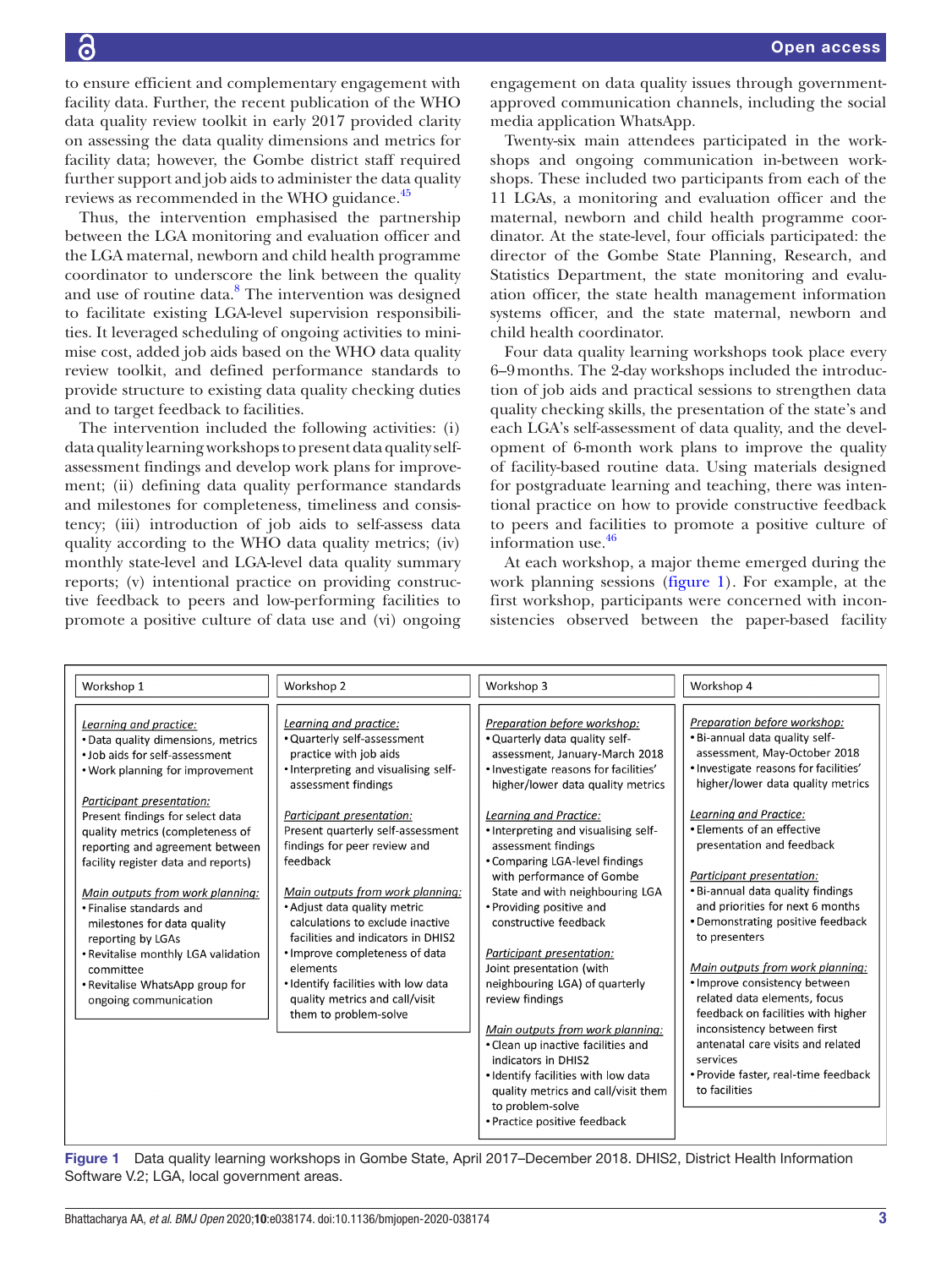## Open access

registers and the facility's monthly summary reports. Activities enacted from the work planning session were to revitalise dormant strategies previously set up to address programme monitoring and evaluation activities: (i) LGA data validation committee meetings, where facilities bring their registers for verification against their submitted monthly facility report and (ii) a social media WhatsApp group of LGA actors and facilities. The LGA teams posted pictures and comments on these facility interactions on the WhatsApp group for encouragement and accountability.

After the first workshop, the Gombe State monitoring and evaluation officer disseminated monthly state-level and LGA-level data quality summary reports. LGAs were assessed according to the WHO data quality metrics and recommendations for improvement were offered. Initially, this activity was designed for the external workshop facilitators to compose and disseminate, while building the capacity of the state officer to take on this task over time.

#### **Outcomes**

Using the WHO data quality review toolkit for routine facility data, we assessed nine metrics across the three data quality dimensions of completeness and timeliness; internal consistency; and external consistency.<sup>45</sup> The data sources and analyses for each data quality metric are described in the following section. [Online supplemental](https://dx.doi.org/10.1136/bmjopen-2020-038174) [table S1](https://dx.doi.org/10.1136/bmjopen-2020-038174) provides additional information on each data quality metric assessed and the data sources reviewed.

#### Data analysis and data sources

Three data sources were used to assess the routine data quality metrics, described later: facility-reported data in DHIS2, external facility surveys, and external household surveys.

DHIS2 contained monthly reports for the 492 primary facilities providing antenatal care, childbirth, and postnatal care services. Monthly aggregated DHIS2 data for July 2015–December 2018 were downloaded at one time and included 14 maternal and newborn health-related data elements.

These data were used to assess availability of facility reporting; timeliness of facility reporting; completeness of all 14 priority maternal and newborn health data elements, per monthly facility report; completeness of data element; presence of moderate and extreme outliers; consistency of indicator values over time and consistency between related data elements.

To assess completeness of facility reporting, we compared the proportions of facilities submitting reports before the intervention and during the intervention. To assess timeliness of facility reporting, the numerator for completeness of facility reporting was further limited to facilities that submitted the reports by the given timelines. To assess both completeness of data-related metrics, we compared the proportions of facility reports where a value was present for the relevant data. To compare the

proportions of the preintervention and intervention periods, we used linear mixed models to account for the clustering of facility measurements within facilities and the clustering of facilities within districts. P values for these metrics were computed from the Wald test within the mixed models. In these models, we also adjusted for potential confounders such as total client volume and  $time.<sup>46</sup>$ 

We calculated the intraclass correlation coefficient (ICC) as a measure of agreement for the WHO metric assessing consistency between related data elements. ICC values range between 0 and 1, where values approaching 1 represented greater agreement between two related data elements. As the intervention worked through districtlevel staff to improve data quality across 492 primary health facilities, a paired t-test was carried out to compare preintervention and intervention periods matching ICCs at the district-level.

In 2016 and 2018, facility-level surveys were conducted in 97 primary facilities across Gombe to assess their readiness to provide maternal and newborn health services. The two surveys represented the approximate midpoints of the preintervention and intervention period. The selected facilities were a state-wide random sample drawn from all primary health facilities. Detailed methods are reported elsewhere. $^{47}$  $^{47}$  $^{47}$  The facility survey protocol was similar to a Service Availability and Readiness Assessment and also included data extraction from the facility's paper-based antenatal and postnatal care register and the labour and delivery register (Nigeria health management information system, V.2013).<sup>[48](#page-9-9)</sup> A trained third party data collection team tallied and recorded the register data for each month of the 6-month periods immediately prior to the survey: January–June 2016 and February–July 2018.

These data were used to assess the accuracy of facility reporting (also referred to as data accuracy, data verification or concordance in peer-reviewed literature). We compared the facilities' paper-based registers data with the facilities' monthly reported data in DHIS2. As with the consistency between related data elements metric, we calculated the ICC as a measure of agreement and carried out a paired t-test for the preintervention and intervention periods matching ICCs at the district level. ICC values approaching 1 represented greater agreement.

In 2016 and 2018, household-level surveys were conducted in the enumeration areas of the abovementioned 97 primary facilities to assess access to and quality of maternal and newborn services. $47$  A total of 79 enumeration areas were surveyed since some enumeration areas were served by more than one facility. All households in each enumeration area were surveyed. The household surveys included a mother's module which asked all women who reported a birth in the last year a detailed set of questions about their contact with health services across the continuum of care from pregnancy to postnatal care. Informed consent was obtained at the community leadership-level and at the individual-level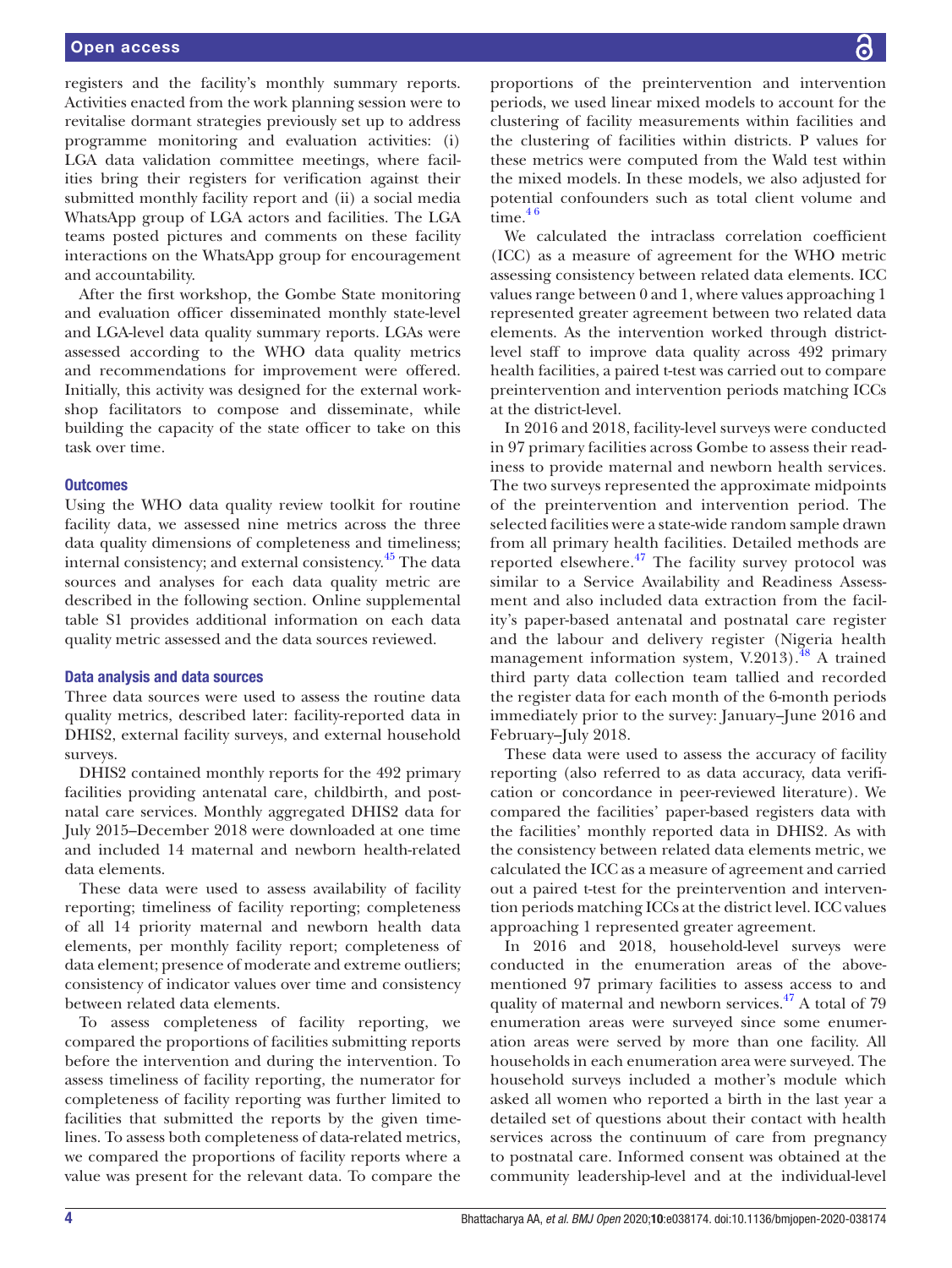for each respondent. All invited participants agreed to be interviewed.

These data were used for external consistency during the preintervention and intervention periods. We compared coverage estimates from household surveys to those from the 97 matching facilities in DHIS2. We compared the same recall period for the surveys and the DHIS2. The DHIS2 data are considered consistent if they fall within the CIs of the external household survey estimates. Calculations of point estimates and their 95% CIs were done using the svyset Stata 14.2 command to adjust for clustering. We chose the highest-order clustering level to provide the most conservative CI estimates.<sup>49</sup>

## **RESULTS**

An integrated district-focused data quality intervention was implemented across 11 LGAs overseeing 492 primary health facilities providing maternal and newborn care services. Below, we present the results for nine data quality metrics.

#### Completeness and timeliness

[Table](#page-4-0) 1 summarises the completeness and timeliness of reporting at the facility-level and indicator-level. At the facility-level, the availability of monthly facility reports improved from  $72\%$  to  $82\%$  (p<0.001) and timeliness of submitting the reports increased from 60% to 72% (p<0.001). The proportion of facility-months where all 14 priority maternal and newborn health data elements contained a value within the monthly report increased from  $62\%$  to  $68\%$  (p<0.001).

At the indicator-level, 7 of 14 data elements assessed improved in completeness compared with the preintervention period. Indicator-level completeness did not

<span id="page-4-0"></span>

| Facility-level and indicator-level completeness and timeliness, Gombe State (n=492 facilities)<br><b>Table 1</b>                                            |                                     |                  |  |  |  |
|-------------------------------------------------------------------------------------------------------------------------------------------------------------|-------------------------------------|------------------|--|--|--|
|                                                                                                                                                             | Preintervention                     | Intervention     |  |  |  |
|                                                                                                                                                             | July 2015-March April 2017-<br>2017 | December 2018    |  |  |  |
|                                                                                                                                                             | % (95% CI)                          | % (95% CI)       |  |  |  |
| <b>Facility-level</b>                                                                                                                                       |                                     |                  |  |  |  |
| Availability of monthly facility reports                                                                                                                    | 72 (69 to 74)                       | 82 (80 to 84)    |  |  |  |
| Timeliness of monthly facility reports<br>60 (57 to 62)                                                                                                     |                                     | 72 (70 to 74)    |  |  |  |
| Completeness of all 14 priority maternal and newborn health data elements, per<br>monthly facility report                                                   | 62 (60 to 63)                       | 68 (66 to 70)    |  |  |  |
| <b>Indicator-level</b>                                                                                                                                      |                                     |                  |  |  |  |
| For every 100 facilities that submitted a monthly facility report, the percentage of facilities reporting a value for the following<br>services             |                                     |                  |  |  |  |
| First antenatal care visits                                                                                                                                 | 76 (67 to 85)                       | 77 (70 to 84)    |  |  |  |
| Total antenatal care visits                                                                                                                                 | 100 (99 to 100)                     | 100 (100 to 100) |  |  |  |
| <b>Facility deliveries</b>                                                                                                                                  | 68 (59 to 77)                       | 67 (60 to 74)    |  |  |  |
| For every 100 facilities that reported a value for first antenatal care visit, the percentage of facilities reporting a value for the<br>following services |                                     |                  |  |  |  |
| Antenatal care anaemia testing                                                                                                                              | 28 (16 to 39)                       | 36 (24 to 49)    |  |  |  |
| Antenatal care syphilis testing                                                                                                                             | 42 (23 to 61)                       | 29 (23 to 35)*   |  |  |  |
| Iron-folic acid supplementation                                                                                                                             | 80 (75 to 84)                       | 89 (85 to 92)    |  |  |  |
| At least one dose administered of intermittent preventive treatment of malaria                                                                              | 45 (34 to 56)                       | 56 (49 to 62)    |  |  |  |
| At least one dose administered of tetanus toxoid vaccine                                                                                                    | 90 (86 to 93)                       | 89 (86 to 91)    |  |  |  |
| For every 100 facilities that reported a value for a facility delivery, the percentage of facilities reporting a value for the following<br>services        |                                     |                  |  |  |  |
| Delivery by skilled birth attendant                                                                                                                         | 43 (25 to 61)                       | 86 (81 to 91)    |  |  |  |
| Live birth or stillbirth                                                                                                                                    | 90 (86 to 95)                       | 96 (94 to 97)    |  |  |  |
| Baby weighed at birth                                                                                                                                       | 89 (83 to 95)                       | 95 (94 to 97)    |  |  |  |
| Oral polio vaccine given at birth                                                                                                                           | 79 (70 to 87)                       | 86 (82 to 90)    |  |  |  |
| Early postpartum-postnatal care within 3 days of birth                                                                                                      | 45 (38 to 53)                       | 55 (46 to 64)    |  |  |  |
| BCG vaccine given during postnatal care period                                                                                                              | 79 (71 to 88)                       | 81 (77 to 86)    |  |  |  |
| *During the intersection period, commodition for optensial oare oupbilin testing were redistributed and restricted to 57 feelities. Far these 57            |                                     |                  |  |  |  |

\*During the intervention period, commodities for antenatal care syphilis testing were redistributed and restricted to 57 facilities. For these 57 facilities, completeness of data for antenatal care syphilis testing increased from 48% (95% CI 28 to 68) to 77% (95% CI 69 to 86).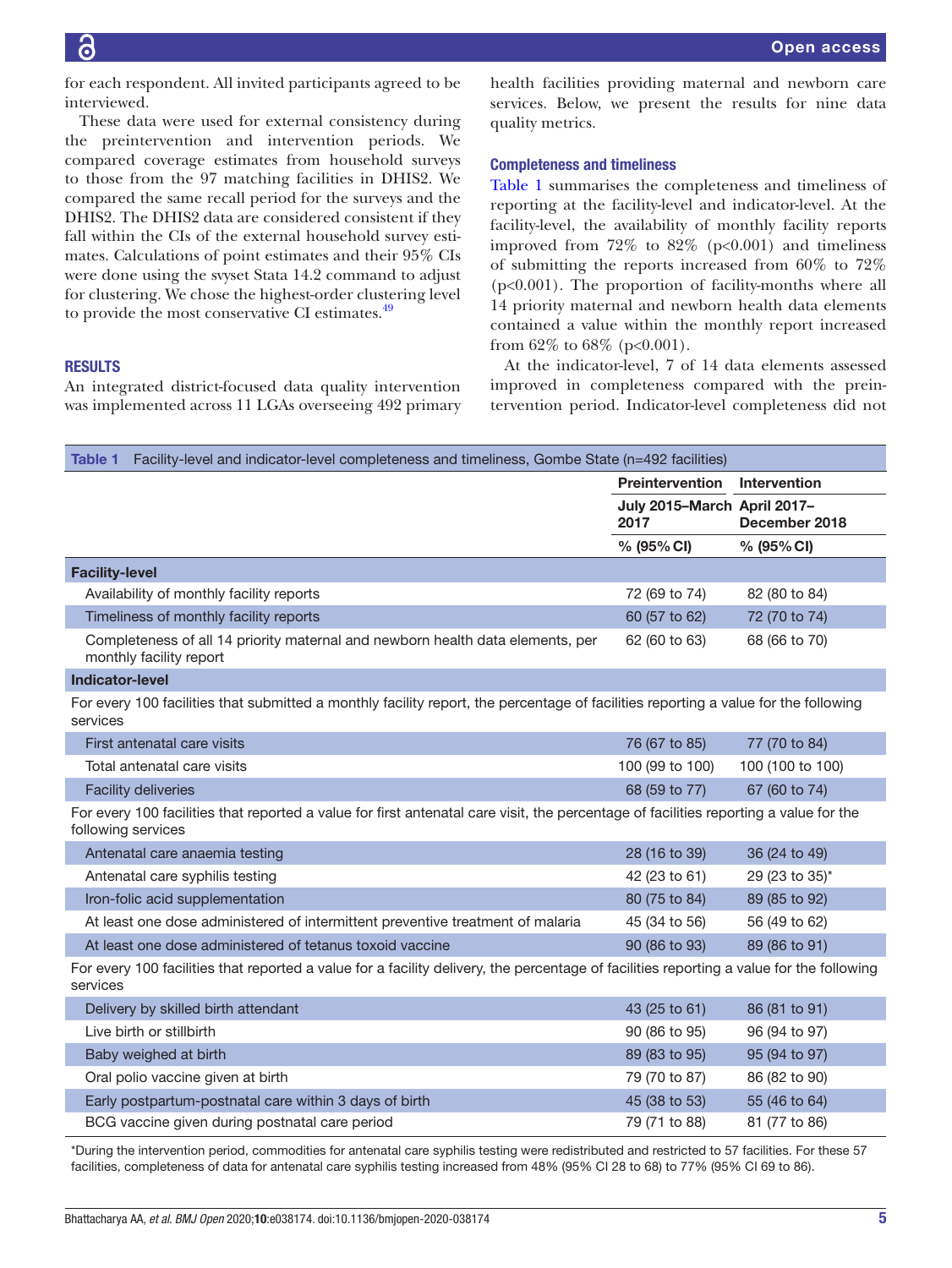<span id="page-5-0"></span>

| Internal consistency: consistency between data elements with a predictable relationship (n=492 facilities)<br>Table 2 |                                         |                                    |         |  |
|-----------------------------------------------------------------------------------------------------------------------|-----------------------------------------|------------------------------------|---------|--|
| Data elements with a predictable relationship                                                                         | <b>ICC, Preintervention</b><br>(95% CI) | <b>ICC, Intervention</b><br>95% CI | P value |  |
| Concurrent tallying within and across facility documentation                                                          |                                         |                                    |         |  |
| Normal+caesarean+assisted deliveries=livebirths+stillbirths                                                           | 0.83 (0.73 to 0.94)                     | 0.95 (0.93 to 0.98)                | 0.023   |  |
| Total postnatal care visits=sum (postnatal care visit categories)                                                     | $0.46$ (0.36 to 0.57)                   | $0.76$ (0.66 to 0.85)              | < 0.001 |  |
| Relationship between first antenatal care visits and                                                                  |                                         |                                    |         |  |
| Antenatal care anaemia testing                                                                                        | $0.39$ (0.18 to 0.59)                   | $0.51$ (0.35 to 0.68)              | 0.016   |  |
| Antenatal care syphilis testing                                                                                       | 0.19(0.09 to 0.29)                      | 0.49 (0.37 to 0.60)                | 0.003   |  |
| At least one dose of intermittent preventive treatment of malaria                                                     | $0.33(0.17 \text{ to } 0.48)$           | $0.43$ (0.32 to 0.54)              | 0.129   |  |
| At least one dose of tetanus-toxoid vaccine                                                                           | $0.67$ (0.53 to 0.80)                   | 0.73 (0.65 to 0.82)                | 0.167   |  |
| Relationship between total antenatal care visits and                                                                  |                                         |                                    |         |  |
| Iron-folic acid supplementation                                                                                       | $0.92$ (0.89 to 0.95)                   | 0.97 (0.95 to 0.99)                | 0.005   |  |
| Relationship between facility deliveries and                                                                          |                                         |                                    |         |  |
| Baby weighed at birth                                                                                                 | $0.82$ (0.71 to 0.93)                   | 0.94 (0.92 to 0.97)                | < 0.001 |  |
| Delivery by skilled birth attendant                                                                                   | $0.42$ (0.26 to 0.59)                   | 0.87 (0.80 to 0.94)                | < 0.001 |  |
| Oral polio vaccine given at birth                                                                                     | $0.48$ (0.32 to 0.63)                   | $0.72$ (0.65 to 0.79)              | 0.007   |  |
| Early postpartum-postnatal care within 3 days of birth                                                                | $0.09$ (0.06 to 0.13)                   | $0.19(0.13 \text{ to } 0.24)$      | < 0.001 |  |
| BCG vaccine given during postnatal period                                                                             | $0.56$ (0.40 to 0.72)                   | 0.67 (0.57 to 0.76)                | 0.147   |  |

ICC values range from 0 to 1, with values approaching 1 representing greater agreement. ICC, intraclass correlation coefficient.

change for contact indicators such as first antenatal care visits, total antenatal care visits and facility deliveries.

# Internal consistency: consistency between related data elements

To assess the consistency between related data elements with a predictable relationship, two types of relationships were reviewed ([table](#page-5-0) 2). The first type of relationship assessed concurrent tallying across different data elements within and across facility registers. For example (i) normal deliveries+caesarean deliveries+assisted deliveries=live births+still births and (ii) total postpartum visits reported=sum of the postnatal visit categories reported. For Gombe State, the ICC of delivery types (normal, caesarean, assisted) to birth types (live births, still births) improved from 0.83 (95% CI 0.73 to 0.94) to 0.95 (95% CI 0.93 to 0.97). Similar patterns of improvement were noted for postnatal visit tallying from an ICC of 0.46 (95% CI 0.36 to 0.57) to 0.76 (95% CI 0.66 to 0.85).

The second type of relationship assessed was a service provision compared with a contact indicator (eg, the number of antenatal care syphilis testing done compared with antenatal care first visits, the number of babies weighed at birth compared with the number of facility deliveries). During the preintervention period, 1 of the 10 relationships reflected high consistency: ironfolic acid supplementation. During the implementation period, 7 of the 10 relationships reflected improved consistency.

## Internal consistency: accuracy of facility reporting

Comparing the facilities' registers with their submitted monthly reports, accuracy of facility reporting (data accuracy) had improved for 6 of 7 indicators, reflecting greater agreement during the intervention period [\(table](#page-6-0) 3). For total antenatal care visits, there was considerable variation between districts during the preintervention and intervention periods, with an ICC of 0.62 (95% CI 0.41 to 0.83) and 0.86 (95% CI 0.72 to 0.99), respectively.

#### Internal consistency: outliers and consistency over time

[Online supplemental tables S2 and S3](https://dx.doi.org/10.1136/bmjopen-2020-038174) summarise the presence of outliers and the consistency over time for the 14 maternal and newborn data elements. The frequency of months when outliers were reported decreased during the intervention period. However, 11 moderate outliers were reported during the intervention period compared with eight moderate outliers and two extreme outliers reported during the preintervention period. All 11 outliers reported during the intervention period occurred in May 2018 during a health worker strike. Of the 14 data elements assessed, 6 data elements were inconsistent over time due to reported increases in services when comparing the final year of the intervention 2018 to the mean value of the last 3 years and when comparing the preintervention and intervention periods.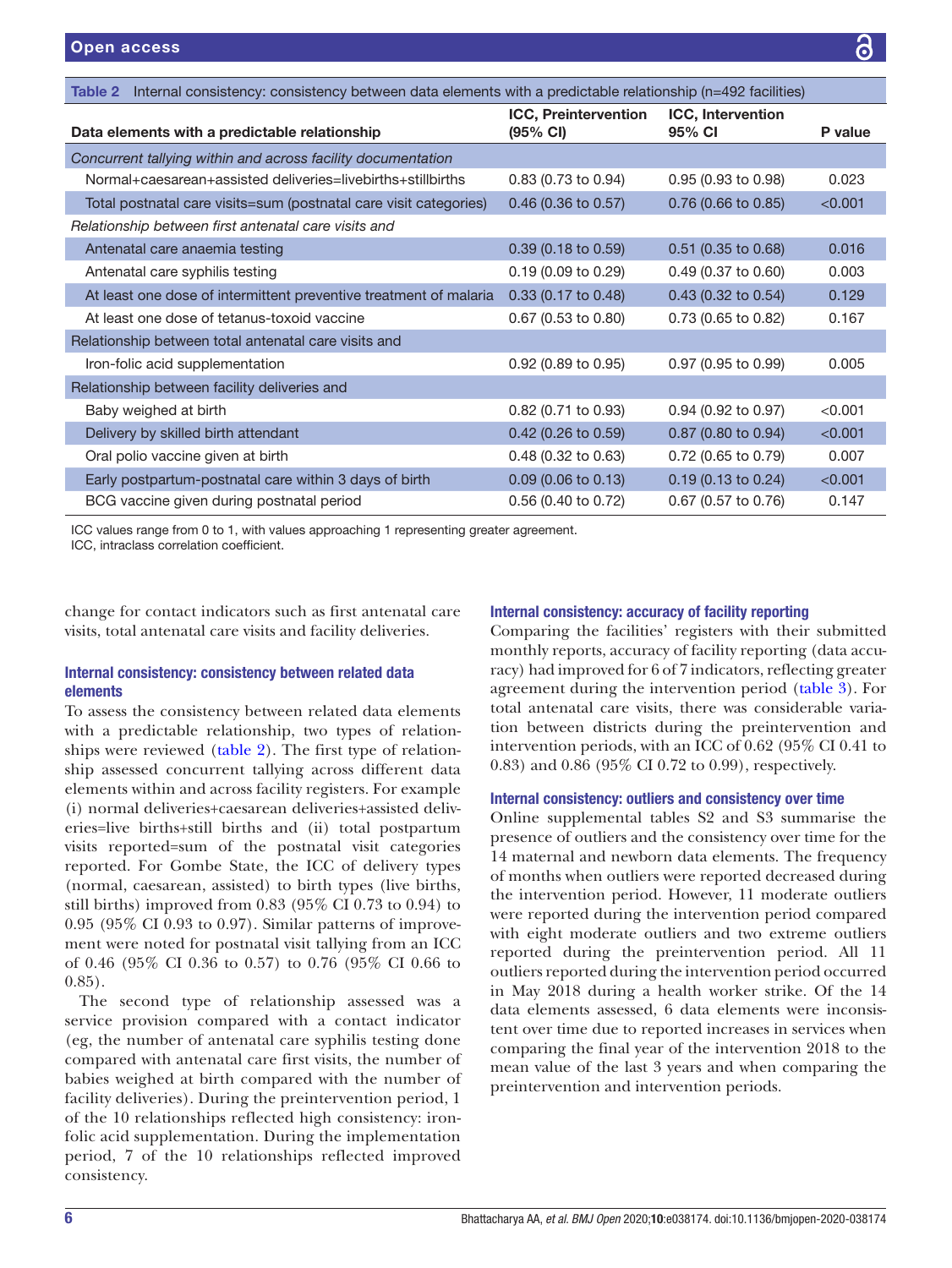<span id="page-6-0"></span>Table 3 Accuracy of facility reporting: comparison of paper-based facility records and facility monthly reports in District Health Information Software 2 (n=97 facilities)

| Data element                                           | <b>ICC, Preintervention</b><br>$(95% \text{ Cl})$ | <b>ICC, Intervention</b><br>$(95% \text{ Cl})$ | P value |
|--------------------------------------------------------|---------------------------------------------------|------------------------------------------------|---------|
| First antenatal care visits                            | $0.57$ (0.40 to 0.75)                             | $0.88$ (0.83 to 0.93)                          | 0.004   |
| Total antenatal care visits                            | $0.62$ (0.41 to 0.83)                             | 0.86 (0.72 to 0.99)                            | 0.050   |
| Antenatal care syphilis testing                        | $0.08$ (-0.02 to 0.18)                            | $0.59$ (0.42 to 0.76)                          | < 0.001 |
| Facility deliveries                                    | $0.48$ (0.26 to 0.70)                             | 0.82 (0.69 to 0.94)                            | 0.019   |
| Use of partograph to monitor labour and delivery       | $0.24$ (0.03 to 0.45)                             | $0.83$ (0.77 to 0.89)                          | < 0.001 |
| Total postnatal care visits                            | $0.15(0.02)$ to $0.29$ )                          | $0.58$ (0.38 to 0.78)                          | 0.001   |
| Early postpartum-postnatal care within 3 days of birth | $0.21$ (0.01 to 0.41)                             | $0.55(0.31)$ to $0.80$ )                       | 0.020   |

ICC values range from 0 to 1, with values approaching 1 representing greater agreement.

ICC, intraclass correlation coefficient.

# External consistency: agreement between facility summary reports in DHIS2 and household surveys

[Figure](#page-6-1) 2 summarises external consistency, which is the agreement between facility-based routine data in DHIS2 compared with household-level surveys in the enumeration areas of these facilities. Other than the indicator for early postpartum-postnatal care, there was no agreement nor any consistent pattern of agreement between facilitybased routine data and the household surveys. DHIS2 data underestimated compared with the household survey for at least one dose of intermittent preventative therapy for malaria in pregnancy and at least one dose of tetanus toxoid. DHIS2 data overestimated compared with the household survey for baby weighed at birth, oral polio vaccine given at birth and BCG given during postnatal period. For antenatal care anaemia testing, facility-based



<span id="page-6-1"></span>Figure 2 External consistency: comparison of householdlevel survey and facility summary reports in District Health Information Software 2 (n=97 facilities).

Bhattacharya AA, *et al*. *BMJ Open* 2020;10:e038174. doi:10.1136/bmjopen-2020-038174 7

estimates were within the household survey estimate CI but overestimated compared with the household survey during the intervention period.

## **DISCUSSION**

Facility-based routine data are an important source for monitoring, performance management and planning. Our study found that an integrated district-focused data quality intervention—which included regular selfassessment of data quality, peer-review and feedback, learning workshops, work planning for improvement, monthly data quality reports, and ongoing support through social media—was associated with improvements across most WHO data quality metrics. There were differences in data quality improvement by data element type.<sup>[50](#page-9-11)</sup> Data related to content of care or the provision of commodities, such as syphilis testing and intermittent preventative therapy for malaria, improved more across data quality metrics compared with contact indicators. Contact indicators had relatively higher data quality metrics before the intervention, such as first antenatal care visits and facility deliveries. Contact indicators such as first antenatal care visits, fourth antenatal care visits and facility deliveries are generally well-defined events to document, have been key denominators for local programme planning, and have been prioritised for monitoring progress in previous global initiatives including the Millennium Development Goals and Countdown to  $2015.^{50-52}$ 

This was an integrated data quality intervention designed to facilitate existing state-level and district-level data quality checking responsibilities and emphasise the partnership between the monitoring and evaluation officers and the maternal, newborn and child health programme coordinators to expand local access to the DHIS2 data, use the data and problem solve.<sup>[9](#page-8-9)</sup> Incorporating regular data quality reviews and feedback within supervision is an acknowledged low-cost and effective activity for improving completeness and consistency.  $68171853$  Leveraging existing staff and meeting schedules as well as adding structure to existing data-related responsibilities further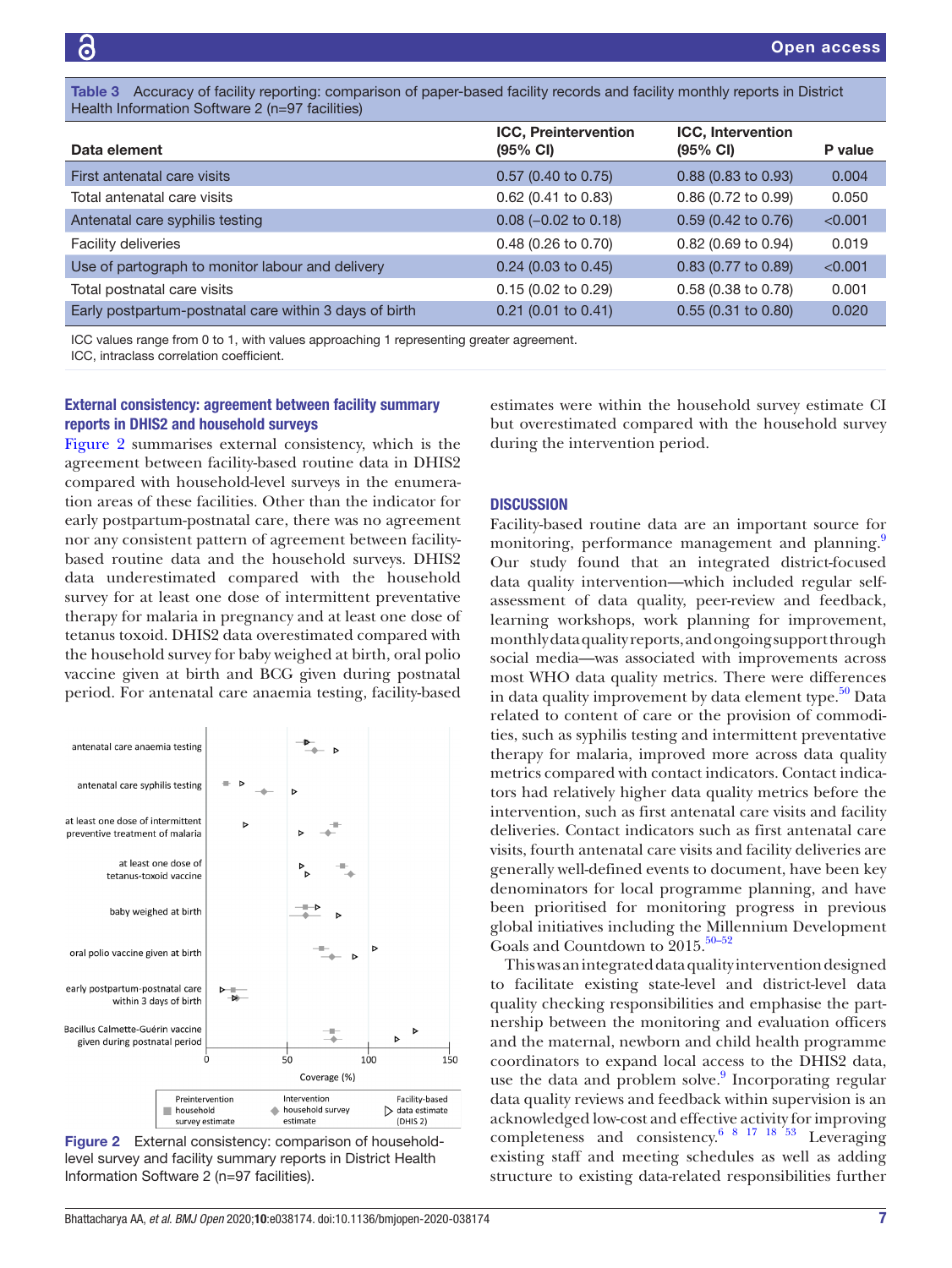promotes the feasibility of this intervention in similar settings. The evolution of the intervention through the work planning sessions prompted local solutions defined by the participants as feasible and within their resources to implement. In particular, the participants' decision to revitalise the data validation committees during the first workshop engaged the facilities early on to ensure the facility's register counts matched the facility's monthly report aggregate value. This early engagement with facilities could have contributed to the increased ICCs for accuracy of facility reporting observed during the intervention period (as shown in [table](#page-6-0) 3). A formative phase of the intervention might have captured activities such as the data validation committee as a predefined intervention activity. Including a formative phase should be a consideration for future implementation.

Our findings aligned with previous studies reporting improvements in completeness, timeliness and accuracy of facility reporting after intervention. However, this study's relative gains may reflect the scale of working through 11 districts with 492 primary health facilities. $4^{6}$   $8^{8}$   $35^{8}$   $8^{4}$   $A$  data quality intervention in KwaZulu-Natal province, South Africa, which included trainings, monthly data meetings and external data quality audits across 78 facilities improved completeness of six data elements from 26% to 64% and the agreement between facility records and reports (data accuracy) from 37% to 65%.<sup>6</sup> A province-wide data quality intervention in Sofala, Mozambique, for 26 facilities included regular districtlevel review meetings for health workers and managers, data dashboards for tracking trends and rankings, human resource optimisation models and equipment purchase and maintenance. The summary measure used to evaluate data quality improvement, concordance, improved from 56% to 88% during the intervention period.<sup>[4](#page-8-1)</sup> The introduction of an electronic medical record to support data quality improvement in 27 facilities across Kenya recorded a decline in missing data from 31% to 13% for 24 data elements, with a mean concordance score increasing across facilities by  $1.79$  ( $95\%$  CI 0.25 to  $3.33$ ).<sup>[36](#page-9-12)</sup>

While our findings align with previous studies for increased completeness, timeliness and accuracy, our study reviewed additional WHO metrics to give a more comprehensive picture of the dimensions of data quality. This study also provided an opportunity to reflect on the relative usefulness of assessing all WHO data quality metrics to understand the quality of routine data in a given context. Sharp increases in service uptake due to health campaigns or targeted health projects make the assessment of moderate outliers and consistency over time less insightful about data quality, especially in the context of urgent efforts towards achieving universal health coverage. Our study found that, other than early postpartum-postnatal care within 3days of birth, there were no instances of agreement between the facilitybased routine data and external household surveys. However, an emerging body of criterion validity studies have demonstrated mixed results in the ability of women

to recall facility-based pregnancy-related and childbirthrelated events in household surveys.<sup>54–58</sup> More research is needed on how to reconcile health facility and household survey data, while also reconsidering the emphasis on the household surveys as the reference standard.

The data quality metric to assess the consistency between related data elements provided useful insights in addition to the completeness and accuracy regularly reported in the literature. Assessing the data relationship for a service provision compared with a contact indicator (eg, antenatal care anaemia testing compared with antenatal care first visits) allows for discussion on whether observed discrepancies are due to low service uptake or poor reporting, an important consideration given the emphasis on improving quality of care and understanding effective coverage. $59$  Further, assessing data relationships that require concurrent tallying of services/information across data sources (eg, facility attendance=inpatient+outpatient; normal delivery+caesarean delivery+assisted delivery=live births+still births), provides useful insight about whether a facility is paying attention to the internal consistency of their data within and across facility documentation. Focus on accuracy of facility reporting, a more common metric assessed in the peer-reviewed literature (referred to as data accuracy or concordance), is an important data quality metric as subnational, national and global-level monitoring cannot take place effectively without the confidence that the facilities have summarised and tallied the data as intended. However, this focus on the accuracy of facility reporting up through the different levels of the health system do not require that these data be internally consistent with other data.

Our study had limitations. Without a concurrent comparison group, our before-and-after analyses cannot eliminate the effects of concurrent events and activities on data quality metrics. It is possible that other activities contributed to the observed data quality improvements. Given the high burden of maternal and neonatal mortality, the Gombe State Primary Health Care Development Agency spearheaded an initiative to improve maternal and neonatal services with the aim of having one fully functional primary health facility in each of its 114 wards. During the intervention period, 57 facilities (12% of the 492 maternity facilities) received support including facility-level quality improvement support as well as community-based outreach and education to increase uptake of services. Facility-level activities included support on data quality to monitor trends in services provided and the provision of computers and facility registers. Additionally, similar to other data quality assessments, we did not validate the data through direct clinical observa- $\frac{46 \text{ lb}}{10 \text{ m}^2}$   $\frac{60 \text{ lb}}{10 \text{ m}}$  nor did we compare the paper-based monthly summary reports to their electronic versions in DHIS2.<sup>612 37 62–64</sup> Despite close attention to quality control, the facility-level and household-level surveys might still be susceptible to errors in data recording, including incorrectly tallying the number of events in the original facility registers for comparison with data in DHIS2.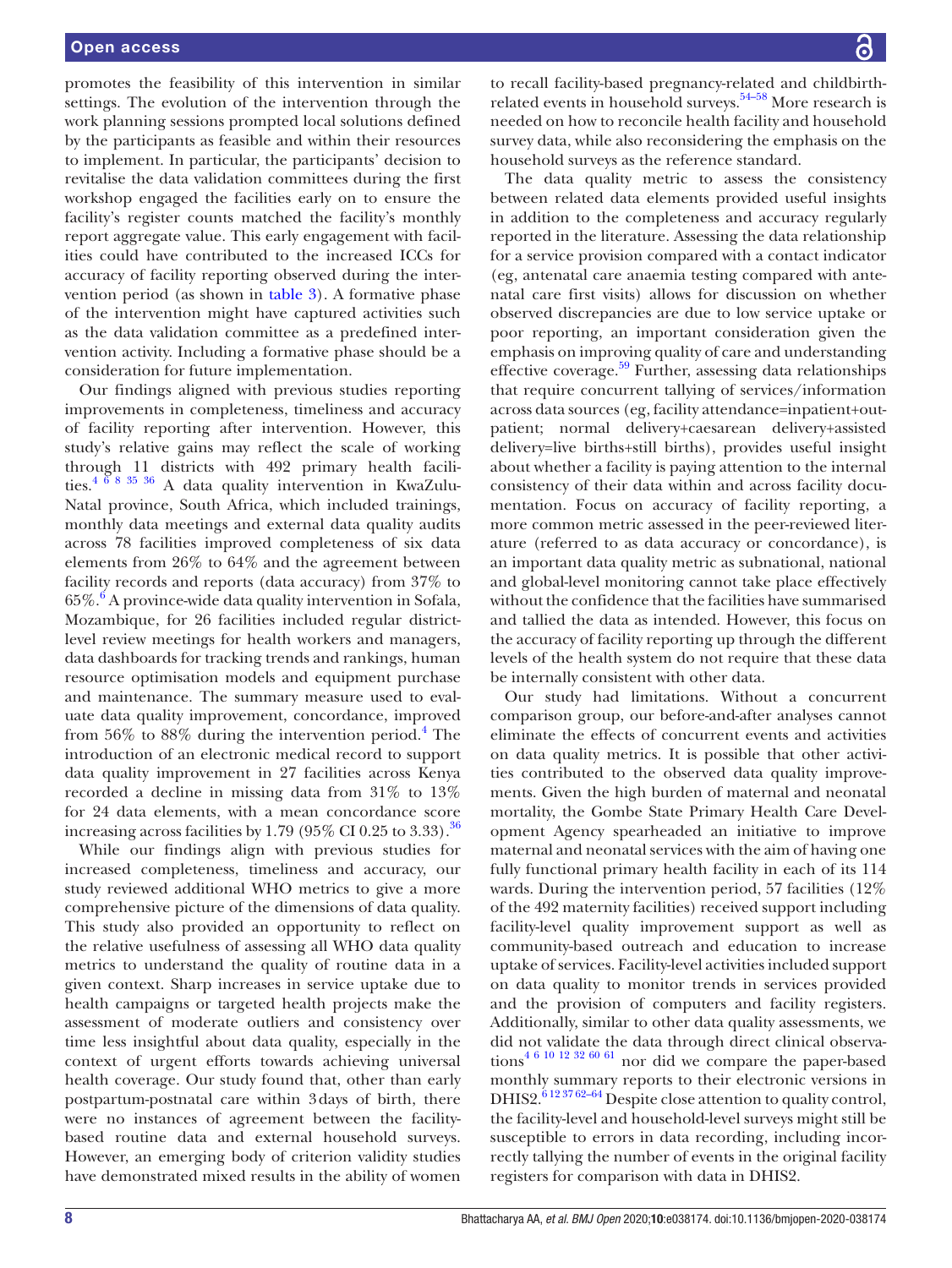### Open access

6

Improving the quality of routine facility data is essential for local and national evidence-based monitoring of universal health coverage. We found that an integrated district-focused data quality intervention was associated with increases across most WHO data quality metrics for routine facility-based data. Future initiatives should aim to incorporate national-level and higher subnationallevels of the health system to determine scalability and sustainability of integrated data quality interventions in the long-term.

Acknowledgements The authors wish to acknowledge the leadership of the Gombe State Primary Health Care Development Agency throughout the development and implementation of the data quality intervention. We also appreciate the cooperation of and partnership with the LGA M&E officers, MNCH coordinators, and Gombe State implementing partners to improve the quality of routine maternal and newborn health data in Gombe State. We are grateful to the women who participated in the household surveys and to the team who conducted the facility and household data collection. Finally, we are grateful to the facility teams responsible for providing and documenting their care for women and newborns.

Contributors AAB and TM conceived and designed the study. AAB and EA designed the analyses. AAB carried out the analyses and composed the initial draft. JS, TM, EA, NU, AA, HF reviewed the early drafts. All authors approved the final draft.

Funding This work was supported by the Bill & Melinda Gates Foundation (OPP1149259). The funder of this study had no role in the study's design or conduct, data collection, analysis or interpretation of results, writing of the paper or decision to submit for publication.

Competing interests HF and AA are members of the Gombe State Primary Health Care Development Agency. The authors declare no other competing interests.

Patient consent for publication Not required.

Ethics approval Study approvals were obtained from the London School of Hygiene & Tropical Medicine (reference 14091) and the Health Research Ethics Committees for Nigeria (reference NHREC/01/01/2007) and Gombe State (reference ADM/S/658/Vol. II/66).

Provenance and peer review Not commissioned; externally peer reviewed.

Data availability statement Data are available in a public, open access repository. Data for this study are available from the London School of Hygiene & Tropical Medicine public repository: [http://datacompass.lshtm.ac.uk/229/.](http://datacompass.lshtm.ac.uk/229/)

Supplemental material This content has been supplied by the author(s). It has not been vetted by BMJ Publishing Group Limited (BMJ) and may not have been peer-reviewed. Any opinions or recommendations discussed are solely those of the author(s) and are not endorsed by BMJ. BMJ disclaims all liability and responsibility arising from any reliance placed on the content. Where the content includes any translated material, BMJ does not warrant the accuracy and reliability of the translations (including but not limited to local regulations, clinical guidelines, terminology, drug names and drug dosages), and is not responsible for any error and/or omissions arising from translation and adaptation or otherwise.

Open access This is an open access article distributed in accordance with the Creative Commons Attribution 4.0 Unported (CC BY 4.0) license, which permits others to copy, redistribute, remix, transform and build upon this work for any purpose, provided the original work is properly cited, a link to the licence is given, and indication of whether changes were made. See: [https://creativecommons.org/](https://creativecommons.org/licenses/by/4.0/) [licenses/by/4.0/.](https://creativecommons.org/licenses/by/4.0/)

#### ORCID iD

Antoinette Alas Bhattacharya <http://orcid.org/0000-0001-5400-9383>

#### <span id="page-8-0"></span>**REFERENCES**

- 1 Nutley T. *Improving data use in decision making: an intervention to strengthen health systems*. Chapel Hill, North Carolina: MEASURE Evaluation, 2012.
- 2 AbouZahr C, Boerma T. Health information systems: the foundations of public health. *[Bull World Health Organ](http://dx.doi.org//S0042-96862005000800010)* 2005;83:578–83.
- <span id="page-8-7"></span>3 Nisingizwe MP, Iyer HS, Gashayija M, *et al*. Toward utilization of data for program management and evaluation: quality assessment of five years of health management information system data in Rwanda. *[Glob Health Action](http://dx.doi.org/10.3402/gha.v7.25829)* 2014;7:25829.
- <span id="page-8-1"></span>4 Wagenaar BH, Gimbel S, Hoek R, *et al*. Effects of a health information system data quality intervention on concordance in Mozambique: time-series analyses from 2009-2012. *[Popul Health](http://dx.doi.org/10.1186/s12963-015-0043-3)  [Metr](http://dx.doi.org/10.1186/s12963-015-0043-3)* 2015;13:9.
- 5 Chilundo B, Sundby J, Aanestad M. Analysing the quality of routine malaria data in Mozambique. *[Malar J](http://dx.doi.org/10.1186/1475-2875-3-3)* 2004;3:3.
- <span id="page-8-4"></span>6 Mphatswe W, Mate KS, Bennett B, *et al*. Improving public health information: a data quality intervention in KwaZulu-Natal, South Africa. *[Bull World Health Organ](http://dx.doi.org/10.2471/BLT.11.092759)* 2012;90:176–82.
- <span id="page-8-5"></span>7 Mutale W, Chintu N, Amoroso C, *et al*. Improving health information systems for decision making across five sub-Saharan African countries: implementation strategies from the African health Initiative. *[BMC Health Serv Res](http://dx.doi.org/10.1186/1472-6963-13-S2-S9)* 2013;13:S9.
- <span id="page-8-8"></span>8 Braa J, Heywood A, Sahay S. Improving quality and use of data through data-use workshops: Zanzibar, United Republic of Tanzania. *[Bull World Health Organ](http://dx.doi.org/10.2471/BLT.11.099580)* 2012;90:379–84.
- <span id="page-8-9"></span>9 Maïga A, Jiwani SS, Mutua MK, *et al*. Generating statistics from health facility data: the state of routine health information systems in eastern and southern Africa. *[BMJ Glob Health](http://dx.doi.org/10.1136/bmjgh-2019-001849)* 2019;4:e001849.
- <span id="page-8-2"></span>10 Bosch-Capblanch X, Ronveaux O, Doyle V, *et al*. Accuracy and quality of immunization information systems in forty-one low income countries. *[Trop Med Int Health](http://dx.doi.org/10.1111/j.1365-3156.2008.02181.x)* 2009;14:2–10.
- 11 Ronveaux O, Rickert D, Hadler S, *et al*. The immunization data quality audit: verifying the quality and consistency of immunization monitoring systems. *[Bull World Health Organ](http://www.ncbi.nlm.nih.gov/pubmed/http://www.ncbi.nlm.nih.gov/pubmed/16175824)* 2005;83:503–10.
- 12 Mate KS, Bennett B, Mphatswe W, *et al*. Challenges for routine health system data management in a large public programme to prevent mother-to-child HIV transmission in South Africa. *[PLoS One](http://dx.doi.org/10.1371/journal.pone.0005483)* 2009;4:e5483.
- 13 Maina I, Wanjala P, Soti D, *et al*. Using health-facility data to assess subnational coverage of maternal and child health indicators, Kenya. *[Bull World Health Organ](http://dx.doi.org/10.2471/BLT.17.194399)* 2017;95:683–94.
- <span id="page-8-3"></span>14 Belay H, Lippeveld T. *Inventory of prism framework and tools: application of prism tools and interventions for strengthening routine health information system performance. Working paper series NO: WP-13-138*. Chapel Hill, North Carolina: MEASURE Evaluation, 2013.
- 15 Hotchkiss DR, Aqil A, Lippeveld T, *et al*. Evaluation of the performance of routine information system management (PRISM) framework: evidence from Uganda. *[BMC Health Serv Res](http://dx.doi.org/10.1186/1472-6963-10-188)* 2010;10:188.
- 16 Aqil A, Avila JE, Mejia LSP, *et al*. *Guanajuato SINAIS assessment. technical report no: SR-10-60*. Chapel Hill, North Carolina: MEASURE Evaluation, 2010.
- 17 Lippeveld T, Sauerborn R, Bodart C, *et al*. *Design and implementation of health information systems*. Geneva: World Health Organization, 2000.
- 18 Ledikwe JH, Grignon J, Lebelonyane R, *et al*. Improving the quality of health information: a qualitative assessment of data management and reporting systems in Botswana. *[Health Res Policy Syst](http://dx.doi.org/10.1186/1478-4505-12-7)* 2014;12:7.
- 19 Admon AJ, Bazile J, Makungwa H, *et al*. Assessing and improving data quality from community health workers: a successful intervention in Neno, Malawi. *[Public Health Action](http://dx.doi.org/10.5588/pha.12.0071)* 2013;3:56–9.
- <span id="page-8-6"></span>20 Gimbel S, Mwanza M, Nisingizwe MP, *et al*. Improving data quality across 3 sub-Saharan African countries using the consolidated framework for implementation research (CFIR): results from the African health Initiative. *[BMC Health Serv Res](http://dx.doi.org/10.1186/s12913-017-2660-y)* 2017;17:828.
- 21 Karemere JN. Centers of excellence in monitoring and evaluation: an approach to improving data quality for effective decision making in the Democratic Republic of the Congo. *Am J Trop Med Hyg* 2017;97:284–5.
- 22 Orji B, Olisaekee G, Udenze O, *et al*. Improving quality of data to advance malaria in pregnancy indicator coverage in Ebonyi state, Nigeria. *Am J Trop Med Hyg* 2017;97:335.
- 23 Westercamp N, Staedke S, Hutchinson E, *et al*. Effectiveness and sustainability of a collaborative improvement method to increase the quality of routine malaria surveillance data in Kayunga district, Uganda. *Am J Trop Med Hyg* 2017;97:31.
- 24 Kamadjeu RM, Tapang EM, Moluh RN. Designing and implementing an electronic health record system in primary care practice in sub-Saharan Africa: a case study from Cameroon. *[Inform Prim Care](http://dx.doi.org/10.14236/jhi.v13i3.595)* 2005;13:179–86.
- 25 Barrington J, Wereko-Brobby O, Ward P, *et al*. SMS for life: a pilot project to improve anti-malarial drug supply management in rural Tanzania using standard technology. *[Malar J](http://dx.doi.org/10.1186/1475-2875-9-298)* 2010;9:298.